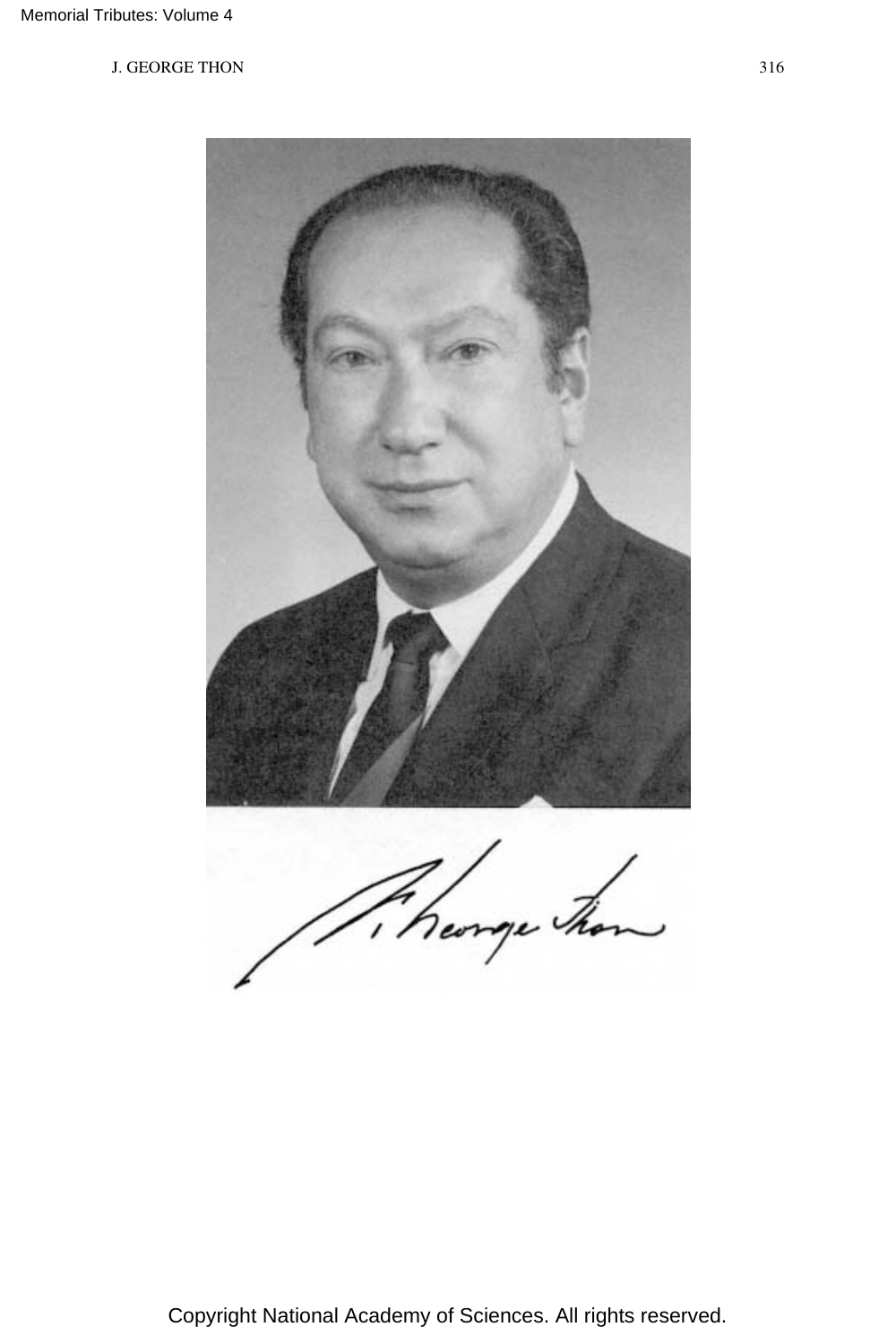# **J. George Thon**

#### 1908-1988

#### By Edgar J. Garbarini

J. George Thon, designer and constructor of major water, power, tunnel, and transit systems around the world, died on September 6, 1988, at the age of seventy-nine.

Elected to the National Academy of Engineering in April 1975, George was a dedicated professional known for his technical expertise and his willingness to contribute his time and effort to the improvement of engineering practices, both in the companies he worked for and in the larger technical community.

During his career, which stretched over five decades, George worked on more than 20 hydroelectric power plants, 33 dams of many types, 11 pumping plants, and 110 miles of tunnels. More than 8,000 megawatts of hydroelectric generating capacity plus the design and construction of mass transit systems from London to San Francisco were influenced by his design skills and management expertise.

George received his B.S. from the University of Lwow, Poland, in 1932 and his diploma in civil engineering from the Imperial College of Science and Technology, London, in 1939. Two years later he earned his M.S. from the University of London.

By that time, the world was embroiled in the second of its great wars, and George immediately set about contributing to the allies' war effort. As a design engineer with Sir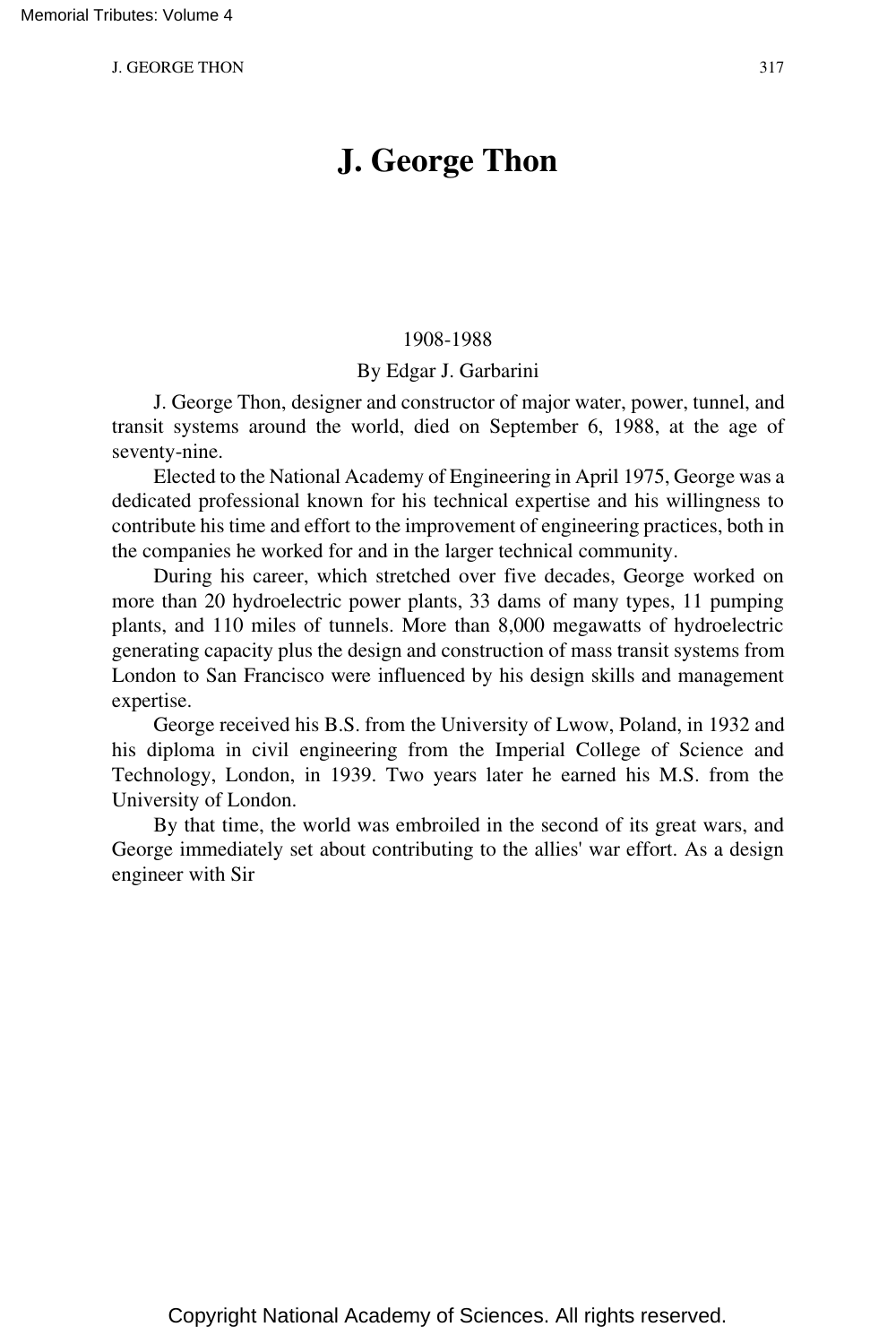William Halcrow and Partners Consulting Engineers, Great Britain, he served as a consulting engineer on the Mulberry Artificial Harbor, used for the invasion of France. During his years with Halcrow, he also worked on extensions of the London subway and numerous hydroelectric projects.

In 1949 George moved to an area of the world with large, untapped hydroelectric potential—America's Pacific Northwest. As an hydraulic engineer with Pioneer Service and Engineering Company, he was responsible for the design of hydroelectric projects for the Northern State Power Company and the Umpqua River Development in Oregon.

George joined Bechtel in 1951 as a chief civil engineer of its Power Division. He was in charge of design for thermal electric plants, nuclear power plants, and heavy industrial plants such as Dresden Nuclear Plant, Riddle Nickel Smelter in Oregon, and the Port Everglades Steam Electrical Station. And as a Bechtel supervising structural engineer, he was in charge of civil and structural design of the Pittsburg and Gadsby Steam Electric Plants.

In 1959 George was a project civil engineer on the Morro Bay Steam Electric Plant in California; his technical paper on that project, coauthored with Pacific Gas & Electric's Gordon L. Coltrin, received the distinguished Thomas Fitch Rowland Prize from the American Society of Civil Engineers (ASCE).

In the 1960s George's work expanded beyond U.S. borders when he became the division manager of engineering and vice-president of Overseas Bechtel, Inc. Fluent in German and Polish, George also had a good grasp of Russian and French, which served him well in his new position. He was responsible for engineering hydroelectric projects around the world. Among his notable assignments was membership on the design review committee for the 5,250 megawatt Churchill Fall Hydroelectric Project, which at that time was the largest hydro undertaking in the Western Hemisphere.

During the 1960s George also oversaw the development and construction of several impressive transportation infra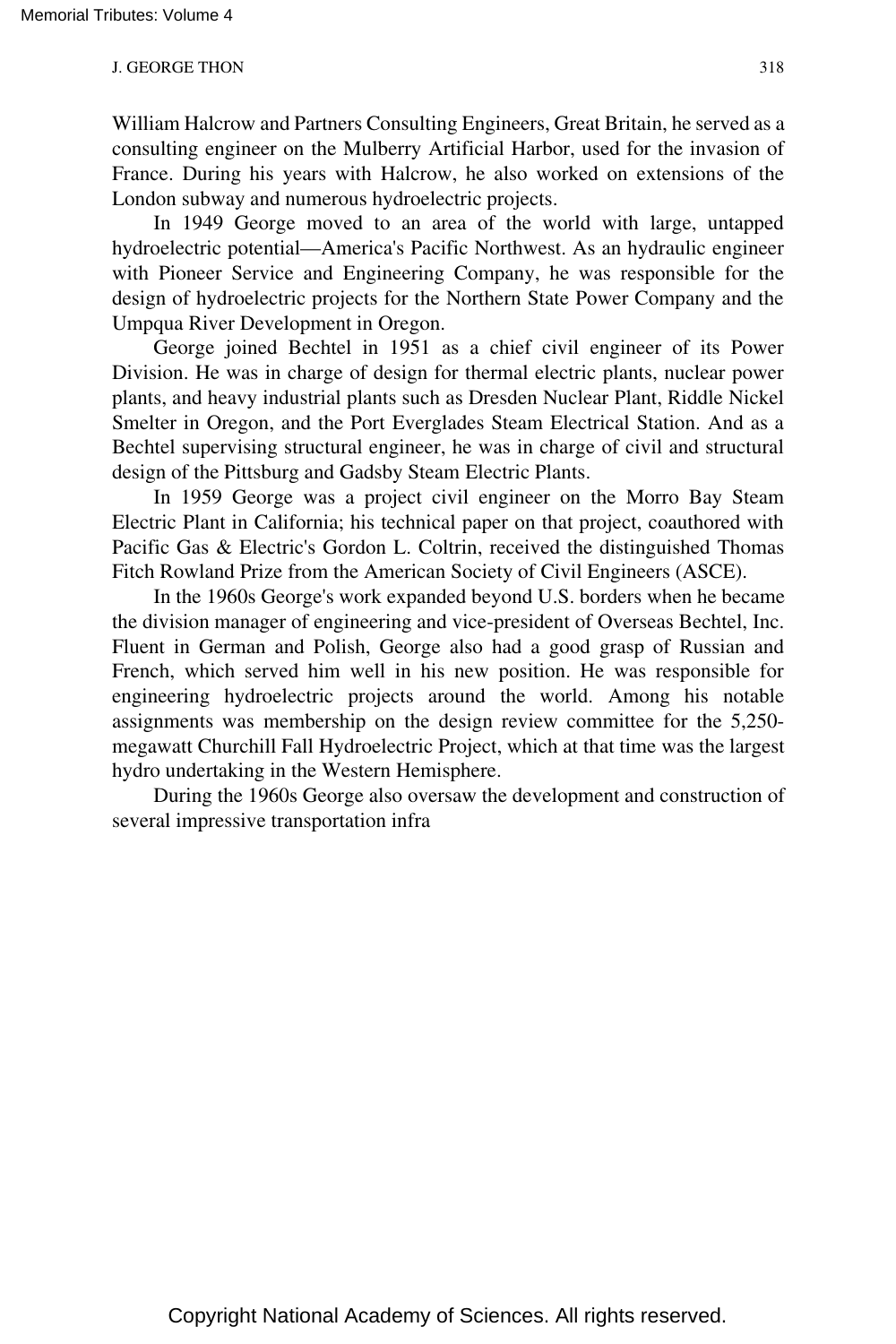structure projects, as governments around the world sought to create and improve facilities. George was responsible for important phases of design on the Bay Area Rapid Transit (BART) system in San Francisco; work on the Washington Metropolitan Area Transit Authority's METRO in the District of Columbia; and transit systems in Caracas, Venezuela, and Sao Paulo, Brazil. He also worked on airports in Hilo and Keahole, Hawaii, and in Amman, Jordan.

George's skills in hydroelectric and transportation projects earned him the respect and admiration of his colleagues. He was known for his extensive experience in the design and construction of rock and soft-ground tunnels and the underground construction of transit stations and hydroelectric power plants.

With a temporary warming of relations between the United States and the Soviet Union in the early 1970s, George with his overseas experience and Russian-speaking abilities was asked to coordinate Bechtel's activities in the Soviet Union. He twice visited the USSR. touring many hydroelectric facilities before further shifting of political tides precluded continued work in that country.

George became an executive consultant and member of the senior technical staff of Bechtel's Hydro & Community Facilities Division in the mid-1970s. As with all his duties, he performed them with skill, dedication, and professionalism.

In 1978, after more than forty years of outstanding civil engineering work, George retired, but could not leave the engineering field far behind, occasionally offering his expertise on selected consulting assignments. He was a registered civil or structural engineer in twenty-two states and a chartered civil engineer in Great Britain.

Throughout his professional career, George garnered many awards besides the Fitch Rowland prize. He received the Tercer Lugar Prize in 1964 from the Pan-American Congress of Engineers for his paper on rapid transit systems for major cities. In 1971 ASCE again honored him with the Rickey Medal for a paper on the Salt River Project. C. H. Whalin